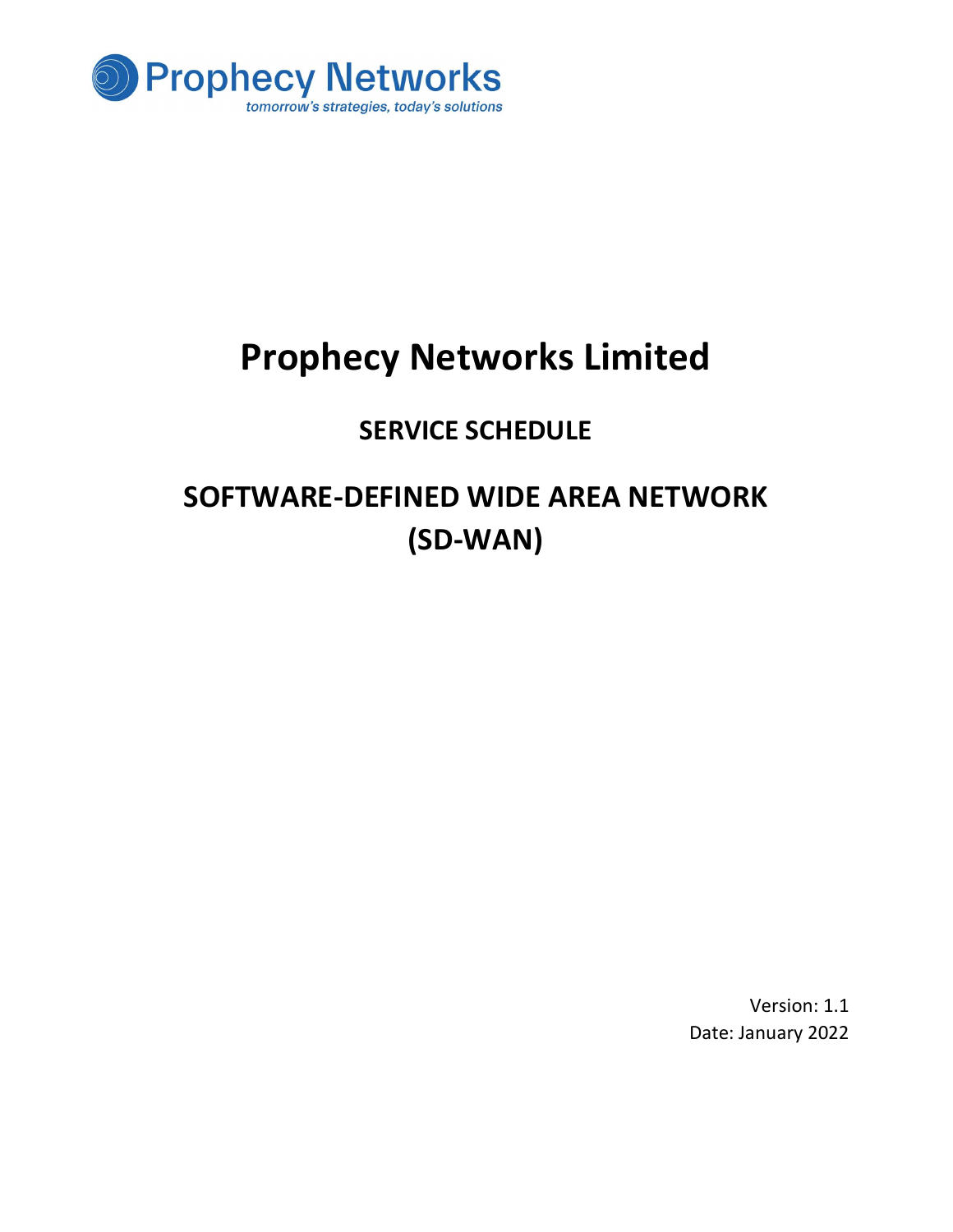# **D** Prophecy Networks

Updated January 2022

### **Table of Contents**

**Prophecy Networks Limited** 

Level 5, 276-278 Lambton Quay PO Box 25-200 Wellington, 6011

www.prophecy.co.nz

32 Hastings Street Napier South Napier, 4110

Directors: Wilhelmus Leonardus Giesbers, Jonathan Robertson, Rachael Anne Price, Graeme Robert Gibson, Mark Gadsby Henson

Pg<sub>2</sub>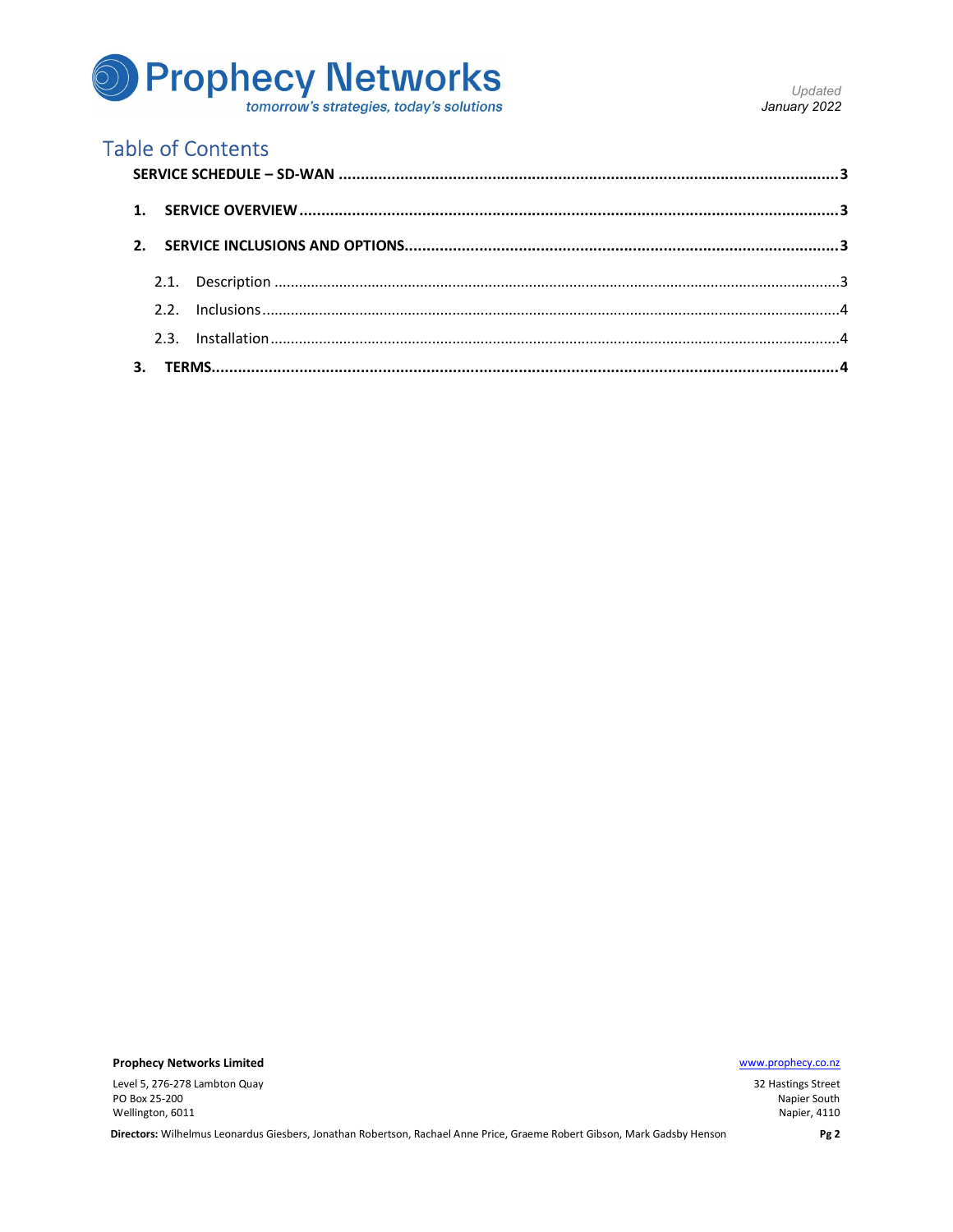# **Prophecy Networks**

tomorrow's strategies, today's solutions

#### SERVICE SCHEDULE – SD-WAN

This Service Schedule forms part of the Agreement between your company and Prophecy Networks Limited and should be read in conjunction with Prophecy Networks' Business Customer Terms and Conditions which can be found at http://Prophecy.co.nz/about/terms-conditions.html. In the event of any inconsistency between this Service Schedule and any other clause of the Agreement, this Service Schedule takes precedence.

#### 1. SERVICE OVERVIEW

The Service Schedule applies to our customers to whom we have provisioned a SD-WAN Service for the supply of a SD-WAN or two or more Access Circuits, these collectively and individually referred to as SD-WAN Service. The Service Schedule applies to the first and any subsequent Services or Solution provisioned by Prophecy Networks.

Within this agreement, reference is made to "we" or "us" or "our" or "Prophecy Networks" for Prophecy Networks Limited providing services for you, "you" for the customer and "service" or "services" to cover all services and or hardware of any kind we provide and anything else we do.

#### 2. SERVICE INCLUSIONS AND OPTIONS

#### 2.1. Description

An SD-WAN Service provides dedicated WAN connectivity between Customer locations and/or to other Services provided by Prophecy Networks (eg. Hosted Services, Cloud Services or Internet). The connectivity is provided by an Access Circuit, connecting between the Customer onsite SD-WAN device and Prophecy Networks' core network, forming the underlay for the service. One or more private Layer 2 or Layer 3 Network Domains are then provisioned across this underlay to provide the SD-WAN service. Design and configuration of these domains and associated features and capabilities are done by Prophecy Networks in conjunction with the customer to meet the Customer's needs.

Each Access Circuit will be delivered at the speed specified within the Prophecy Networks solution proposal between the specified Customer sites and our IP Network for the agreed term of the contract.

The Customer site and / or sites will be categorised as per below by the Customer, which in turn will determine the required equipment and configuration along with the site technical availability.

- Category 1 as deemed by the Customer to be mission critical for their operation due location of business-critical IT infrastructure and systems, staff compliment etc. Dual SD-WAN devices (Network Services Gateways) to be deployed on site, with each SD-WAN devicehaving a single On-Net Fibre Access Circuit. The SD-WAN devices will be configured in an active/passive mode, with the secondary device and access circuit being initialized in the event of primary device failure.
- Category 2 single SD-WAN device (Network Services Gateway) to be deployed on site and configured to cater for redundancy via dual access circuits.
- Default configuration of the device is active/passive, meaning the secondary access circuit will only be utilised for the routing of all traffic in the event of primary access circuit failure.
- Category 3 Single SD-WAN device (Network Services Gateway) deployed on site connecting to asingle

#### **Prophecy Networks Limited Water School School School School School School School School School School School School School School School School School School School School School School School School School School School**

Level 5, 276-278 Lambton Quay PO Box 25-200 Wellington, 6011

32 Hastings Street Napier South Napier, 4110

Directors: Wilhelmus Leonardus Giesbers, Jonathan Robertson, Rachael Anne Price, Graeme Robert Gibson, Mark Gadsby Henson Pg 3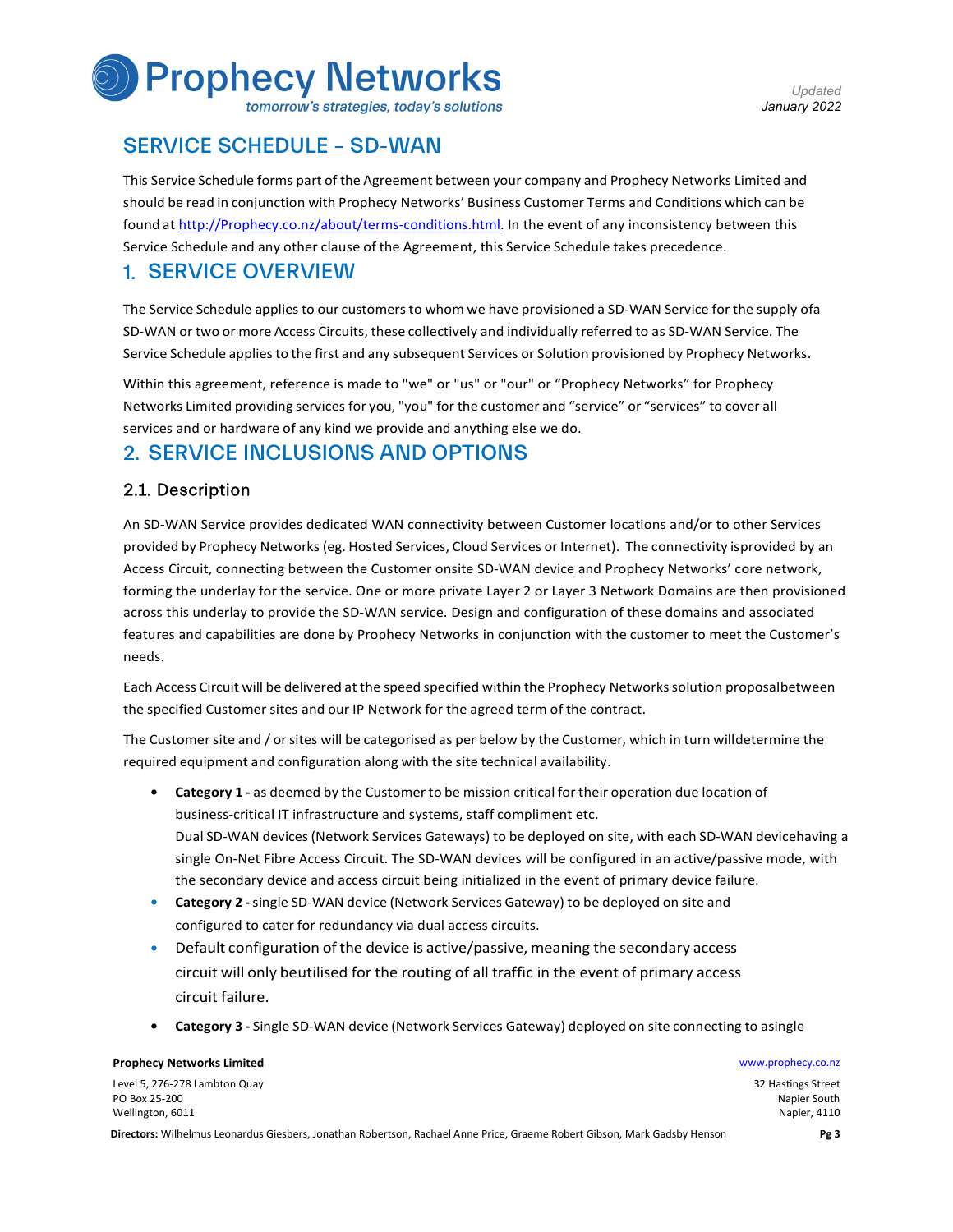

access circuit.

#### 2.2. Inclusions

The following form part of the SD-WAN Solution at the Customer sites(s):

- the access circuit or circuits (unless already available);
- deployment of Network Service Gateway(s);
- initial and ongoing configurations of defined Layer 2 or 3 Domains, associated features and capabilities;
- initial and ongoing configuration of the Prophecy Networks SD-WAN core network elements;
- post-installation testing of the Prophecy Networks equipment;
- ongoing backup and storage of Prophecy Networks Equipment configuration information; and
- ongoing software upgrades to the Prophecy Networks Equipment as needed and determined by Prophecy Networks.

#### 2.3. Installation

The Prophecy Networks service delivery team will install and configure the relevant Prophecy Network SD- WAN required equipment on site(s) as per the agreed design.

The Customer will be notified by email once the SD-WAN service installation has been completed. Following the notification, the SD-WAN Solution will be deemed operational with the standard support processes being applied.

#### 3. TERMS

- 3.1. In order to establish installation fees, a site audit will need to be conducted. The associated costs for the audits are determined by:
	- 3.1.1. The number of sites
	- 3.1.2. Onsite or remote installation
	- 3.1.3. Additional equipment required in order to complete the installation… UPS, reticulation, Cabinet, Power, etc.
- 3.2. Should the Customer decide to cancel a Service after provisioning and before completion, Prophecy Networks is entitled to any costs incurred as a result of site audits, work already completed, as well ascosts incurred as a result of Prophecy Networks cancelling orders submitted to third parties.
- 3.3. In the case of a complex deployment project, we will provide you with a separate statement of work explaining the additional costs for design, build, installation, and project management that may apply.
- 3.4. The Customer acknowledges that SD-WAN Services delivered over copper (including Ethernet over Copper, ADSL and VDSL):
	- a. Prophecy Networks cannot control factors like the distance from the exchange, copper line quality, and hardware that affect the speed of your connection.
	- b. While you will receive the maximum copper line speed up to the speed specified in the Service Agreement, the WAN speeds are not guaranteed.
- 3.5. Standard once-off fees for any Service Requests, albeit Standard or Complex requests, that require changes

Level 5, 276-278 Lambton Quay PO Box 25-200 Wellington, 6011

**Prophecy Networks Limited Water School School School School School School School School School School School School School School School School School School School School School School School School School School School** 32 Hastings Street Napier South Napier, 4110

Directors: Wilhelmus Leonardus Giesbers, Jonathan Robertson, Rachael Anne Price, Graeme Robert Gibson, Mark Gadsby Henson Pg 4